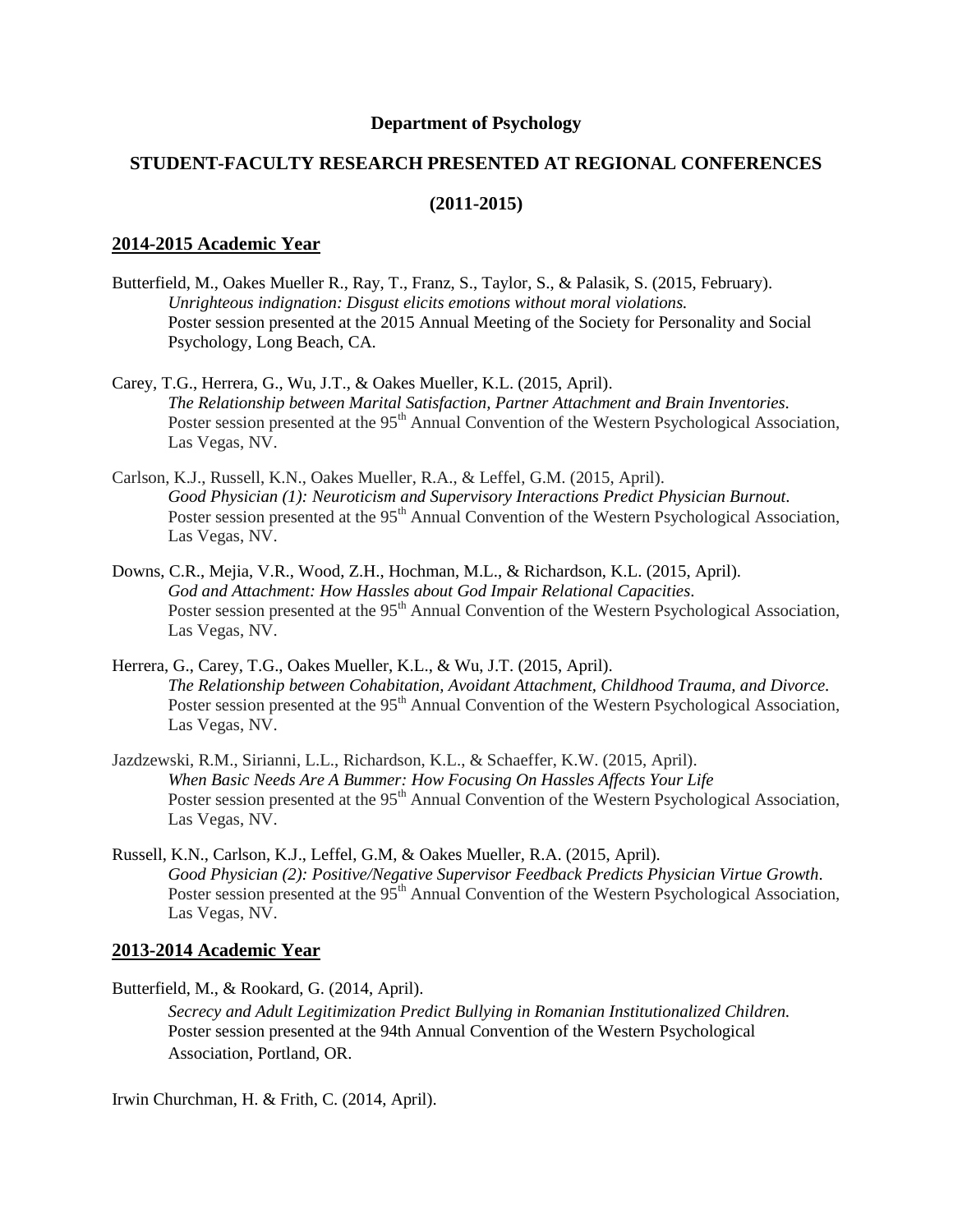*On Improving Critical Thinking in At Risk College Students.* Poster session presented at the 94th Annual Convention of the Western Psychological Association, Portland, OR.

- Meza, R., Cheney, D., O'Brien, K., Scherer, J., Owen, C., & Schaeffer, K.W. (2014, April). *The Effects of Facial and Body Expressions on Approachability*. Poster session presented at the 94th Annual Convention of the Western Psychological Association, Portland, OR. Publication: [http://www.PsychFileDrawer.org/replication.php?attempt=MTg5.](http://www.psychfiledrawer.org/replication.php?attempt=MTg5)
- Oakes Mueller, R., Leffel, M., Roth, V., Messier, M., Farinelli, A., & Galli Young, M. (2014, April). *Good Physician (2 of 2): Neuroticism/Burnout Inhibit Growth in Generosity.* Poster session presented at the 94th Annual Convention of the Western Psychological Association, Portland, OR.
- Pendakur, R., Tibbs, J., Owen, C., Wu, J.T., & Oakes Mueller, K.L. (2014, April). *Associations Between Childhood Attachment and Brain System Inventories.* Poster session presented at the 94th Western Psychological Association Annual Convention, Portland, OR.
- Tibbs, J., Von Striver, L.T., Pendakur, R., Owen, C., Wu, J.T., & Oakes Mueller, K.L. (2014, April). *Associations Between Childhood Neglect and Brain Pattern Inventories*. Poster session presented at the 94<sup>th</sup> Annual Convention of the Western Psychological Association, Portland, OR.
- Roth, V., Messier, M., Farinelli, A., Galli Young, M., Oakes Mueller, R., & Leffel, M. (2014, April). *Good Physician (1 of 2): Moral Elevation Predicts Virtue Development.* Poster session presented at the 94th Annual Convention of the Western Psychological Association, Portland, OR.
- Wheeler, K., Correa, M., Irwin Churchman, H., & Hall, T. (2014, April). *Examining Cultural Cognizance in an Intense Abroad Experience: A Multi-Faceted Approach.* Poster session presented at the 94th Annual Convention of the Western Psychological Association, Portland, OR.

### **2012-2013 Academic Year**

- Ayres, K.A., Neher, A. R.., Erbacci, G. K.., Oakes Mueller, R. A., & Leffel, G. M. (2013, April). *Project on the Good Physician (Part 1 of 3) Construct Validity of Caring Virtues.* Poster session presented at the 93<sup>rd</sup> Western Psychological Association Annual Convention, Reno, NV.
- Cazzell, A.R., Farinelli, A.E., Hall, T., & Irwin, H. (2013, April). *Effect of Immersion on Cultural Cognizance: The Impact of Foreign Language.* Poster session presented at the 93<sup>rd</sup> Western Psychological Association Annual Convention, Reno, NV.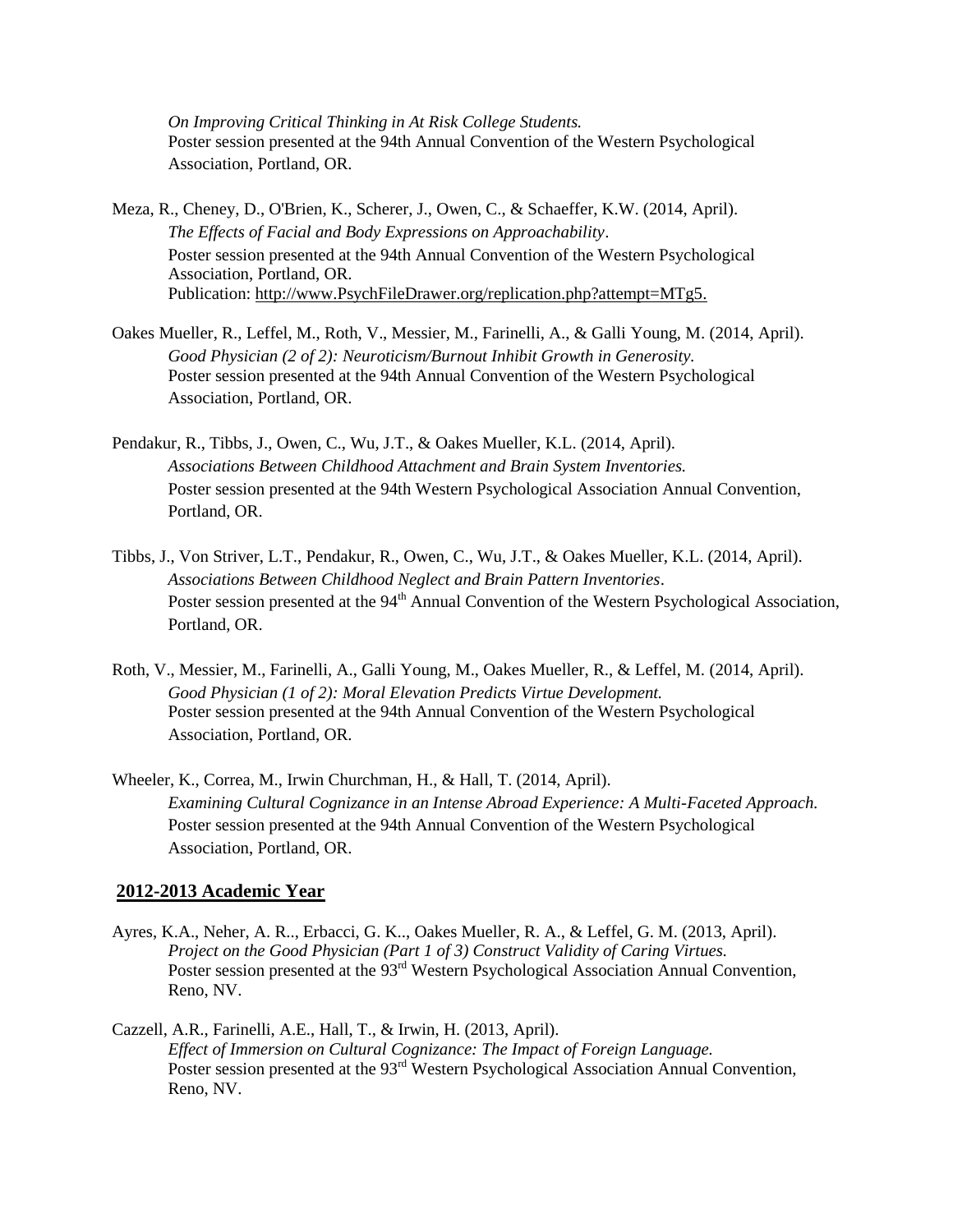- Cazzell, A. R., Farinelli, A. E., & Irwin, H. (2013, April). *Creating a Survey of Reverse Culture Shock*. Poster session presented at the 93<sup>rd</sup> Western Psychological Association Annual Convention, Reno, NV.
- Collier, B. R., Hubbard, M.G., Owen, C.E., Marquez, J., & Schaeffer, K.W. (2013, April). *The Effect of Flow on Positive Affect in College Students.* Poster session presented at the 93rd Western Psychological Association Annual Convention, Reno, NV.
- Farinelli, A. E., Cazzell, A.R., Serna, F., & Irwin, H. (2013, April). *Examining Cultural Cognizance in an Intensive Abroad Experience.* Poster session presented at the 93<sup>rd</sup> Western Psychological Association Annual Convention, Reno, NV.
- Munoz, M. M, Furtado, T.P, Vaillancourt, A.A., Wu, J.T., & Oakes-Mueller, K.L. (2013, April). *The Effects of Early Trauma Clusters on Marriage Satisfaction*. Poster session presented at the 93<sup>rd</sup> Western Psychological Association Annual Convention, Reno, NV.
- Shepherd, A. M., Dahill J. O., Oakes Mueller, R. A. & Leffel, G. M. (2013, April). *Project on the Good Physician (Part 2 of 3) Caring Virtues and the "Moral Matrix" of Clinical Decision Making*. Poster session presented at the 93<sup>rd</sup> Western Psychological Association Annual Convention, Reno, NV.
- Vaillancourt, A.A., Furtado, T.P., Munoz, M.M., Oakes Mueller, K.L., & Wu, J.T. (2013, April). *The Effects of Brain Region Functioning on Marriage Satisfaction.* Poster session presented at the 93<sup>rd</sup> Western Psychological Association Annual Convention, Reno, NV.
- Young, M. H., Drown, K. N., Oakes Mueller, R.A., & Leffel, G. M. (2013, April). *Project on the Good Physician (Part 3 of 3) Neuroticism/Burnout May Inhibit Caring Virtues.*  Poster session presented at the 93<sup>rd</sup> Western Psychological Association Annual Convention, Reno, NV.

### **2011-2012 Academic Year**

Aldredge, J., Hall, T.M., & Irwin-Chase, H. (2012, April). *Long-Term Effect of Cultural Sensitivity in an Immersed Abroad Experience.*

Poster session presented at the 92<sup>rd</sup> Western Psychological Association Annual Convention, San Francisco, CA.

Aldredge, J. & Irwin-Chase, H. (2012, April).

*Effect of Reverse Culture Shock on a Re-Entry Program.* Poster session presented at the 92<sup>rd</sup> Western Psychological Association Annual Convention, San Francisco, CA.

Hussey, J.R., & Oakes Mueller, R.A. (2012, April). *Distress and Empathy: The Relationship Between Emotion and Prosocial Behavior.*